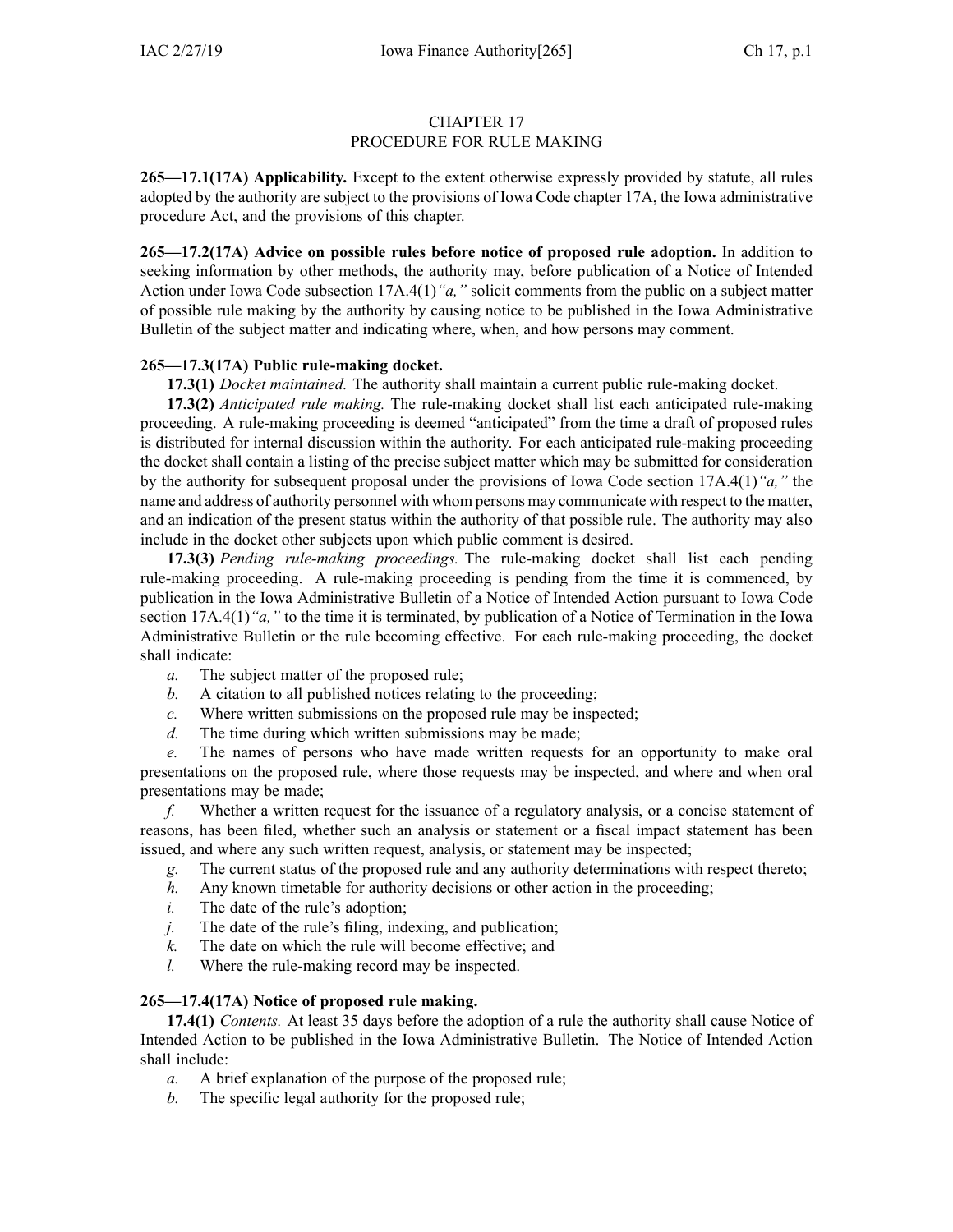*c.* Except to the extent impracticable, the text of the proposed rule;

*d.* Where, when, and how persons may presen<sup>t</sup> their views on the proposed rule; and

*e.* Where, when, and how persons may demand an oral proceeding on the proposed rule if the notice does not already provide for one.

Where inclusion of the complete text of <sup>a</sup> proposed rule in the Notice of Intended Action is impracticable, the authority shall include in the notice <sup>a</sup> statement fully describing the specific subject matter of the omitted portion of the text of the proposed rule, the specific issues to be addressed by that omitted text of the proposed rule, and the range of possible choices being considered by the authority for the resolution of each of those issues.

**17.4(2)** *Incorporation by reference.* A proposed rule may incorporate other materials by reference only if it complies with all of the requirements applicable to the incorporation by reference of other materials in an adopted rule that are contained in subrule [17.12\(2\)](https://www.legis.iowa.gov/docs/iac/rule/265.17.12.pdf) of this chapter.

**17.4(3)** *Copies of notices.* Persons desiring to receive copies of future Notices of Intended Action by subscription must file with the authority <sup>a</sup> written reques<sup>t</sup> indicating the name and address to which such notices should be sent. Within seven days after submission of <sup>a</sup> Notice of Intended Action to the administrative rules coordinator for publication in the Iowa Administrative Bulletin, the authority shall mail or electronically transmit <sup>a</sup> copy of that notice to subscribers who have filed <sup>a</sup> written reques<sup>t</sup> for either mailing or electronic transmittal with the authority for Notices of Intended Action. The written reques<sup>t</sup> shall be accompanied by paymen<sup>t</sup> of the subscription price which may cover the full cost of the subscription service, including its administrative overhead and the cost of copying and mailing the Notices of Intended Action for <sup>a</sup> period of six months.

## **265—17.5(17A) Public participation.**

**17.5(1)** *Written comments.* For at least 20 days after publication of the Notice of Intended Action, persons may submit argument, data, and views, in writing, on the proposed rule. Such written submissions should identify the proposed rule to which they relate and should be submitted to the executive director of the Iowa finance authority at the address set forth in rule 265—1.3(16), or the person designated in the Notice of Intended Action.

**17.5(2)** *Oral proceedings.* The authority may, at any time, schedule an oral proceeding on a proposed rule. The authority shall schedule an oral proceeding on <sup>a</sup> proposed rule if, within 20 days after the published Notice of Intended Action, <sup>a</sup> written reques<sup>t</sup> for an opportunity to make oral presentations is submitted to the authority by the administrative rules review committee, <sup>a</sup> governmental subdivision, an agency, an association having not less than 25 members, or at least 25 persons. That reques<sup>t</sup> must also contain the following additional information:

1. A reques<sup>t</sup> by one or more individual persons must be signed by each of them and include the address and telephone number of each of them.

2. A reques<sup>t</sup> by an association must be signed by an officer or designee of the association and must contain <sup>a</sup> statement that the association has at least 25 members and the address and telephone number of the person signing that request.

3. A reques<sup>t</sup> by an agency or governmental subdivision must be signed by an official having authority to act on behalf of the entity and must contain the address and telephone number of the person signing that request.

# **17.5(3)** *Conduct of oral proceedings.*

*a. Applicability.* This subrule applies only to those oral rule-making proceedings in which an opportunity to make oral presentations is authorized or required by Iowa Code section [17A.4\(1\)](https://www.legis.iowa.gov/docs/ico/section/17A.4.pdf)*"b"* as amended by 1998 Iowa Acts, chapter 1202, section 8, or this chapter.

*b. Scheduling and notice.* An oral proceeding on <sup>a</sup> proposed rule may be held in one or more locations and shall not be held earlier than 20 days after notice of its location and time is published in the Iowa Administrative Bulletin. That notice shall also identify the proposed rule by ARC number and citation to the Iowa Administrative Bulletin.

*c. Presiding officer.* The authority, <sup>a</sup> member of the authority, or another person designated by the authority who will be familiar with the substance of the proposed rule, shall preside at the oral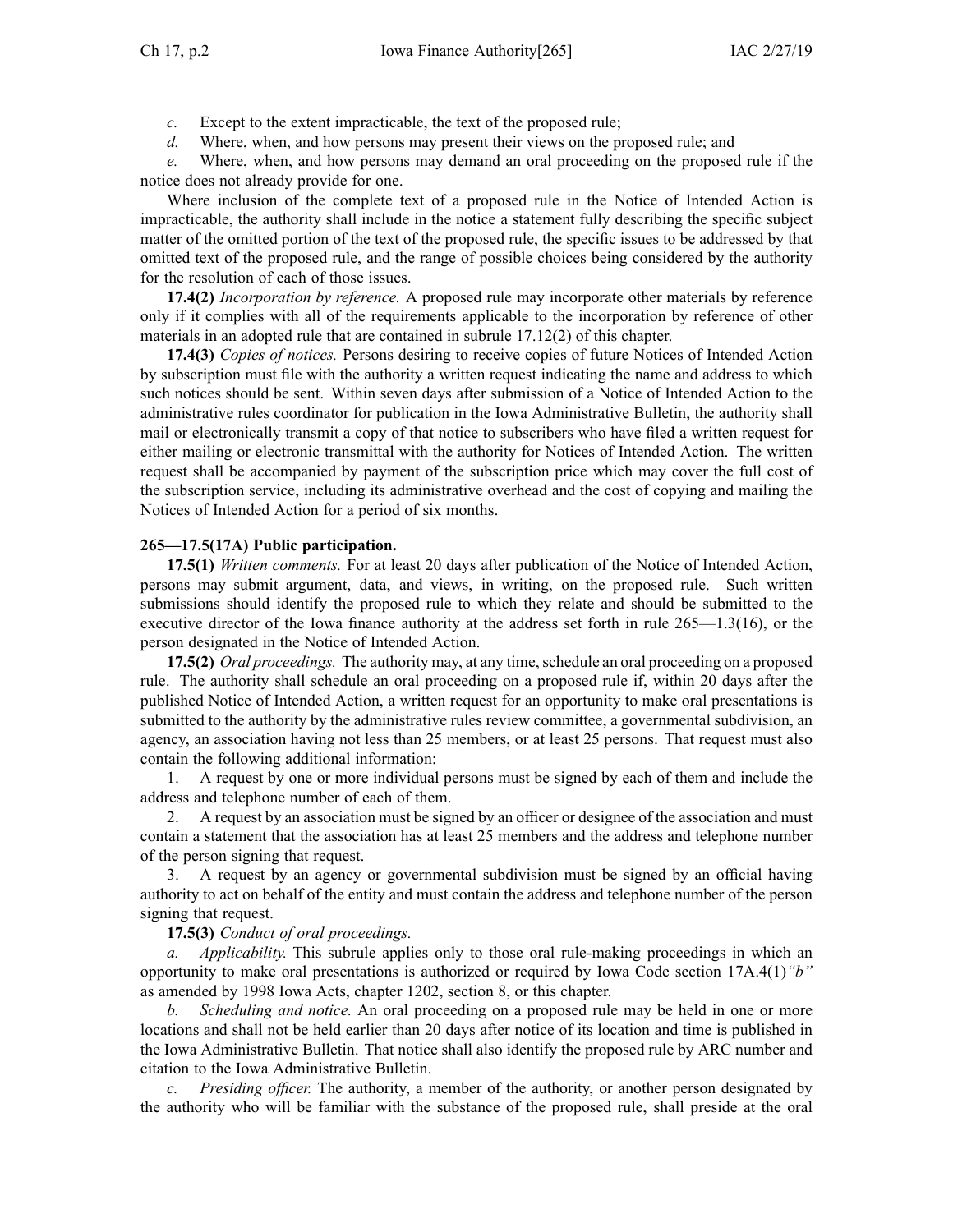proceeding on <sup>a</sup> proposed rule. If the authority does not preside, the presiding officer shall prepare <sup>a</sup> memorandum for consideration by the authority summarizing the contents of the presentations made at the oral proceeding unless the authority determines that such <sup>a</sup> memorandum is unnecessary because the authority will personally listen to or read the entire transcript of the oral proceeding.

*d. Conduct of proceeding.* At an oral proceeding on <sup>a</sup> proposed rule, persons may make oral statements and make documentary and physical submissions, which may include data, views, comments or arguments concerning the proposed rule. Persons wishing to make oral presentations at such <sup>a</sup> proceeding are encouraged to notify the authority at least one business day prior to the proceeding and indicate the general subject of their presentations. At the proceeding, those who participate shall indicate their names and addresses, identify any persons or organizations they may represent, and provide any other information relating to their participation deemed appropriate by the presiding officer. Oral proceedings shall be open to the public and shall be recorded by stenographic or electronic means.

(1) At the beginning of the oral proceeding, the presiding officer shall give <sup>a</sup> brief synopsis of the proposed rule, <sup>a</sup> statement of the statutory authority for the proposed rule, and the reasons for the authority decision to propose the rule. The presiding officer may place time limitations on individual oral presentations when necessary to ensure the orderly and expeditious conduct of the oral proceeding. To encourage joint oral presentations and to avoid repetition, additional time may be provided for persons whose presentations represen<sup>t</sup> the views of other individuals as well as their own views.

(2) Persons making oral presentations are encouraged to avoid restating matters which have already been submitted in writing.

(3) To facilitate the exchange of information, the presiding officer may, where time permits, open the floor to questions or general discussion.

(4) The presiding officer shall have the authority to take any reasonable action necessary for the orderly conduct of the meeting.

(5) Physical and documentary submissions presented by participants in the oral proceeding shall be submitted to the presiding officer. Such submissions become the property of the authority.

(6) The oral proceeding may be continued by the presiding officer to <sup>a</sup> later time without notice other than by announcement at the hearing.

(7) Participants in an oral proceeding shall not be required to take an oath or to submit to cross-examination. However, the presiding officer in an oral proceeding may question participants and permit the questioning of participants by other participants about any matter relating to that rule-making proceeding, including any prior written submissions made by those participants in that proceeding; but no participant shall be required to answer any question.

(8) The presiding officer in an oral proceeding may permit rebuttal statements and reques<sup>t</sup> the filing of written statements subsequent to the adjournment of the oral presentations.

**17.5(4)** *Additional information.* In addition to receiving written comments and oral presentations on <sup>a</sup> proposed rule according to the provisions of this rule, the authority may obtain information concerning <sup>a</sup> proposed rule through any other lawful means deemed appropriate under the circumstances.

**17.5(5)** *Accessibility.* The authority shall schedule oral proceedings in rooms accessible to and functional for persons with physical disabilities. Persons who have special requirements should contact the executive director of the Iowa finance authority at the address set forth in rule 265—1.3(16), telephone number (515)725-4900, in advance to arrange access or other needed services. [**ARC [4319C](https://www.legis.iowa.gov/docs/aco/arc/4319C.pdf)**, IAB 2/27/19, effective 4/3/19]

#### **265—17.6(17A) Regulatory analysis.**

**17.6(1)** *Definition of small business.* A "small business" is defined in 1998 Iowa Acts, chapter 1202, section  $10(7)$ .

**17.6(2)** *Mailing list.* Small businesses or organizations of small businesses may be registered on the authority's small business impact list by making <sup>a</sup> written application to the executive director of the Iowa finance authority at the address set forth in rule 265—1.3(16). The application for registration shall state:

*a.* The name of the small business or organization of small businesses;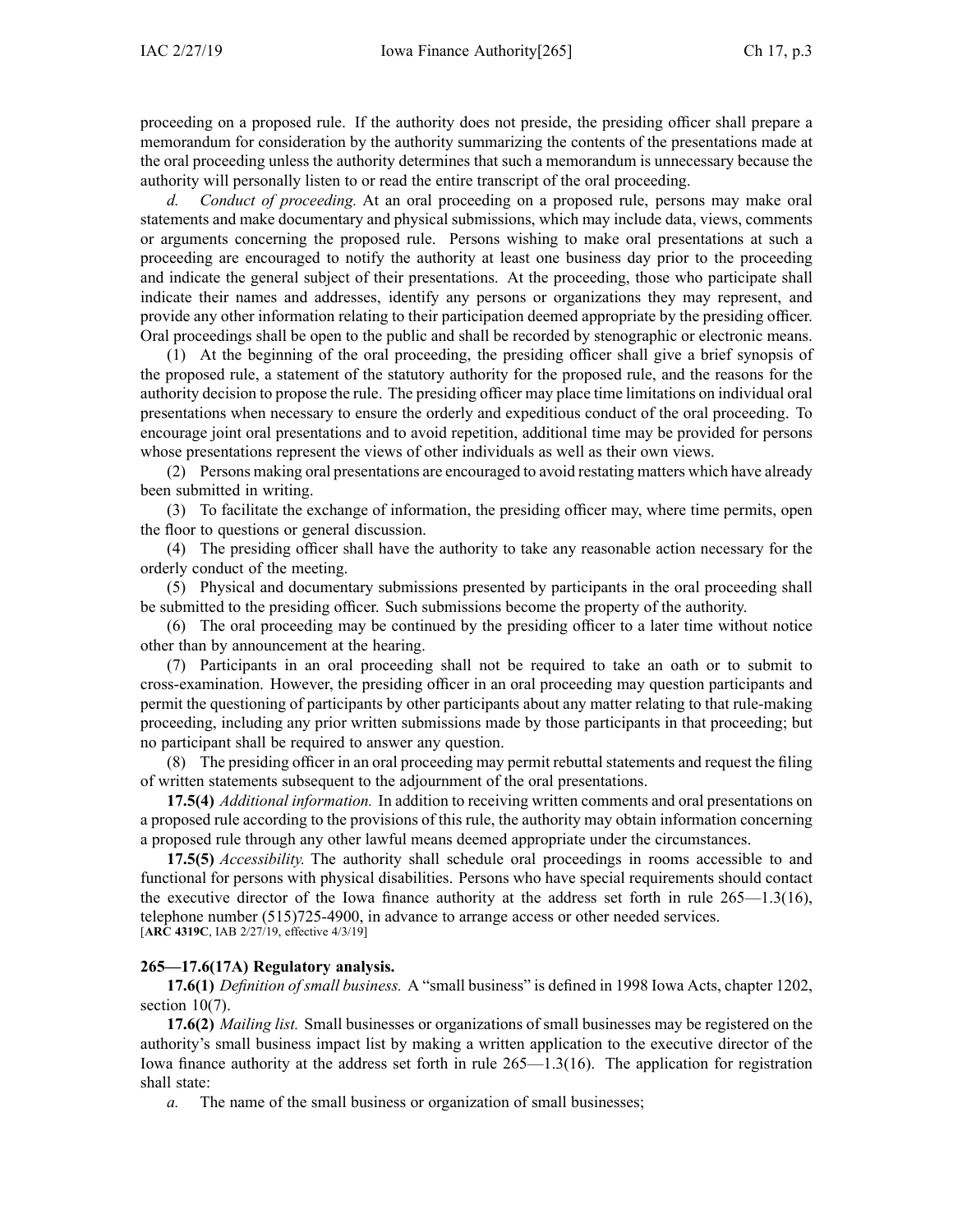*b.* Its address;

*c.* The name of <sup>a</sup> person authorized to transact business for the applicant;

*d.* A description of the applicant's business or organization. An organization representing 25 or more persons who qualify as <sup>a</sup> small business shall indicate that fact.

*e.* Whether the registrant desires copies of Notices of Intended Action at cost, or desires advance notice of the subject of all or some specific category of proposed rule making affecting small business.

The authority may at any time reques<sup>t</sup> additional information from the applicant to determine whether the applicant is qualified as <sup>a</sup> small business or as an organization of 25 or more small businesses. The authority may periodically send <sup>a</sup> letter to each registered small business or organization of small businesses asking whether that business or organization wishes to remain on the registration list. The name of <sup>a</sup> small business or organization of small businesses will be removed from the list if <sup>a</sup> negative response is received, or if no response is received within 30 days after the letter is sent.

**17.6(3)** *Time of mailing.* Within seven days after submission of <sup>a</sup> Notice of Intended Action to the administrative rules coordinator for publication in the Iowa Administrative Bulletin, the authority shall mail to all registered small businesses or organizations of small businesses, in accordance with their request, either <sup>a</sup> copy of the Notice of Intended Action or notice of the subject of that proposed rule making. In the case of <sup>a</sup> rule that may have an impact on small business adopted in reliance upon Iowa Code section [17A.4\(2\)](https://www.legis.iowa.gov/docs/ico/section/17A.4.pdf), the authority shall mail notice of the adopted rule to registered businesses or organizations prior to the time the adopted rule is published in the Iowa Administrative Bulletin.

**17.6(4)** *Qualified requesters for regulatory analysis—economic impact.* The authority shall issue <sup>a</sup> regulatory analysis of <sup>a</sup> proposed rule that conforms to the requirements of 1998 Iowa Acts, chapter 1202, section 10(2a), after <sup>a</sup> proper reques<sup>t</sup> from:

*a.* The administrative rules coordinator;

*b.* The administrative rules review committee.

**17.6(5)** *Qualified requesters for regulatory analysis—business impact.* The authority shall issue <sup>a</sup> regulatory analysis of <sup>a</sup> proposed rule that conforms to the requirements of 1998 Iowa Acts, chapter 1202, section 10(2b), after <sup>a</sup> proper reques<sup>t</sup> from:

*a.* The administrative rules review committee;

*b.* The administrative rules coordinator;

*c.* At least 25 or more persons who sign the reques<sup>t</sup> provided that each represents <sup>a</sup> different small business;

*d.* An organization representing at least 25 small businesses. That organization shall list the name, address and telephone number of not less than 25 small businesses it represents.

**17.6(6)** *Time period for analysis.* Upon receipt of <sup>a</sup> timely reques<sup>t</sup> for <sup>a</sup> regulatory analysis the authority shall adhere to the time lines described in 1998 Iowa Acts, chapter 1202, section 10(4).

**17.6(7)** *Contents ofrequest.* A reques<sup>t</sup> for <sup>a</sup> regulatory analysisis made when it is mailed or delivered to the authority. The reques<sup>t</sup> shall be in writing and satisfy the requirements of 1998 Iowa Acts, chapter 1202, section 10(1).

**17.6(8)** *Contents of concise summary.* The contents of the concise summary shall conform to the requirements of 1998 Iowa Acts, chapter 1202, section 10(4,5).

**17.6(9)** *Publication of <sup>a</sup> concise summary.* The authority shall make available, to the maximum extent feasible, copies of the published summary in conformance with 1998 Iowa Acts, chapter 1202, section  $10(5)$ .

**17.6(10)** *Regulatory analysis contents—rules review committee or rules coordinator.* When <sup>a</sup> regulatory analysis is issued in response to <sup>a</sup> written reques<sup>t</sup> from the administrative rules review committee, or the administrative rules coordinator, the regulatory analysis shall conform to the requirements of 1998 Iowa Acts, chapter 1202, section 10(2a), unless <sup>a</sup> written reques<sup>t</sup> expressly waives one or more of the items listed in the section.

**17.6(11)** *Regulatory analysis contents—substantial impact on small business.* When <sup>a</sup> regulatory analysis is issued in response to <sup>a</sup> written reques<sup>t</sup> from the administrative rules review committee, the administrative rules coordinator, at least 25 persons signing that reques<sup>t</sup> who each qualify as <sup>a</sup> small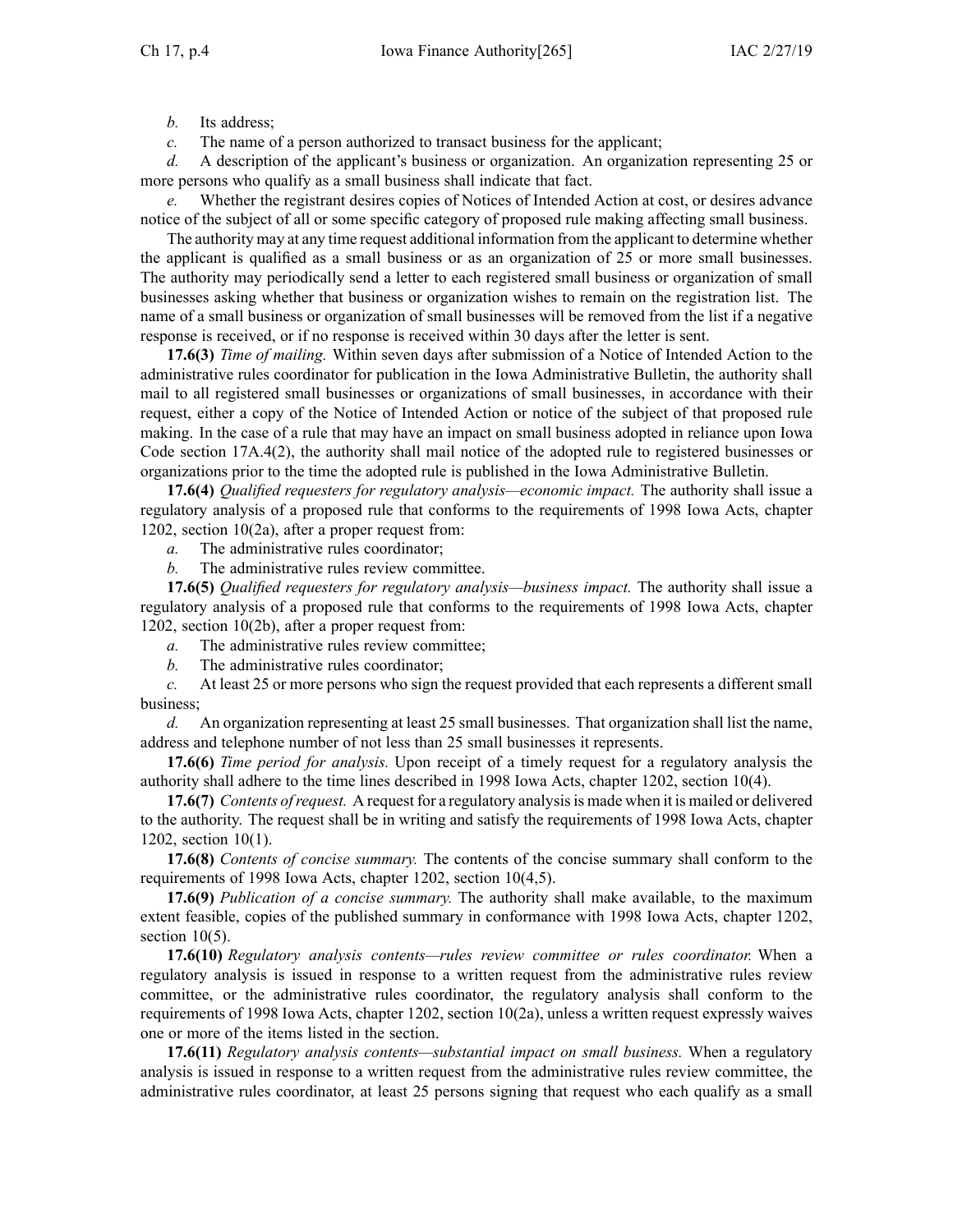business or by an organization representing at least 25 small businesses, the regulatory analysis shall conform to the requirements of 1998 Iowa Acts, chapter 1202, section 10(2b). [**ARC [4319C](https://www.legis.iowa.gov/docs/aco/arc/4319C.pdf)**, IAB 2/27/19, effective 4/3/19]

### **265—17.7(17A,25B) Fiscal impact statement.**

**17.7(1)** A proposed rule that mandates additional combined expenditures exceeding \$100,000 by all affected political subdivisions, or agencies and entities which contract with political subdivisions to provide services must be accompanied by <sup>a</sup> fiscal impact statement outlining the costs associated with the rule. A fiscal impact statement must satisfy the requirements of Iowa Code section [25B.6](https://www.legis.iowa.gov/docs/ico/section/25B.6.pdf).

**17.7(2)** If the authority determines at the time it adopts <sup>a</sup> rule that the fiscal impact statement upon which the rule is based contains errors, the authority shall, at the same time, issue <sup>a</sup> corrected fiscal impact statement and publish the corrected fiscal impact statement in the Iowa Administrative Bulletin.

#### **265—17.8(17A) Time and manner of rule adoption.**

**17.8(1)** *Time of adoption.* The authority shall not adopt <sup>a</sup> rule until the period for making written submissions and oral presentations has expired. Within 180 days after the later of the publication of the Notice of Intended Action, or the end of oral proceedings thereon, the authority shall adopt <sup>a</sup> rule pursuan<sup>t</sup> to the rule-making proceeding or terminate the proceeding by publication of <sup>a</sup> notice to that effect in the Iowa Administrative Bulletin.

**17.8(2)** *Consideration of public comment.* Before the adoption of <sup>a</sup> rule, the authority shall consider fully all of the written submissions and oral submissions received in that rule-making proceeding or any memorandum summarizing such oral submissions, and any regulatory analysis, or fiscal impact statement issued in that rule-making proceeding.

**17.8(3)** *Reliance on authority expertise.* Except as otherwise provided by law, the authority may use its own experience, technical competence, specialized knowledge, and judgment in the adoption of <sup>a</sup> rule.

#### **265—17.9(17A) Variance between adopted rule and published notice of proposed rule adoption.**

**17.9(1)** The authority shall not adopt <sup>a</sup> rule that differs from the rule proposed in the Notice of Intended Action on which the rule is based unless:

*a.* The differences are within the scope of the subject matter announced in the Notice of Intended Action and are in character with the issues raised in that notice; and

*b.* The differences are <sup>a</sup> logical outgrowth of the contents of that Notice of Intended Action and the comments submitted in response thereto; and

*c.* The Notice of Intended Action provided fair warning that the outcome of that rule-making proceeding could be the rule in question.

**17.9(2)** In determining whether the Notice of Intended Action provided fair warning that the outcome of that rule-making proceeding could be the rule in question, the authority shall consider the following factors:

*a.* The extent to which persons who will be affected by the rule should have understood that the rule-making proceeding on which it is based could affect their interests;

*b.* The extent to which the subject matter of the rule or the issues determined by the rule are different from the subject matter or issues contained in the Notice of Intended Action; and

*c.* The extent to which the effects of the rule differ from the effects of the proposed rule contained in the Notice of Intended Action.

**17.9(3)** The authority shall commence <sup>a</sup> rule-making proceeding within 60 days of its receipt of <sup>a</sup> petition for rule making seeking the amendment or repeal of <sup>a</sup> rule that differs from the proposed rule contained in the Notice of Intended Action upon which the rule is based, unless the authority finds that the differences between the adopted rule and the proposed rule are so insubstantial as to make such <sup>a</sup> rule-making proceeding wholly unnecessary. A copy of any such finding and the petition to which it responds shall be sent to petitioner, the administrative rules coordinator, and the administrative rules review committee, within 3 days of its issuance.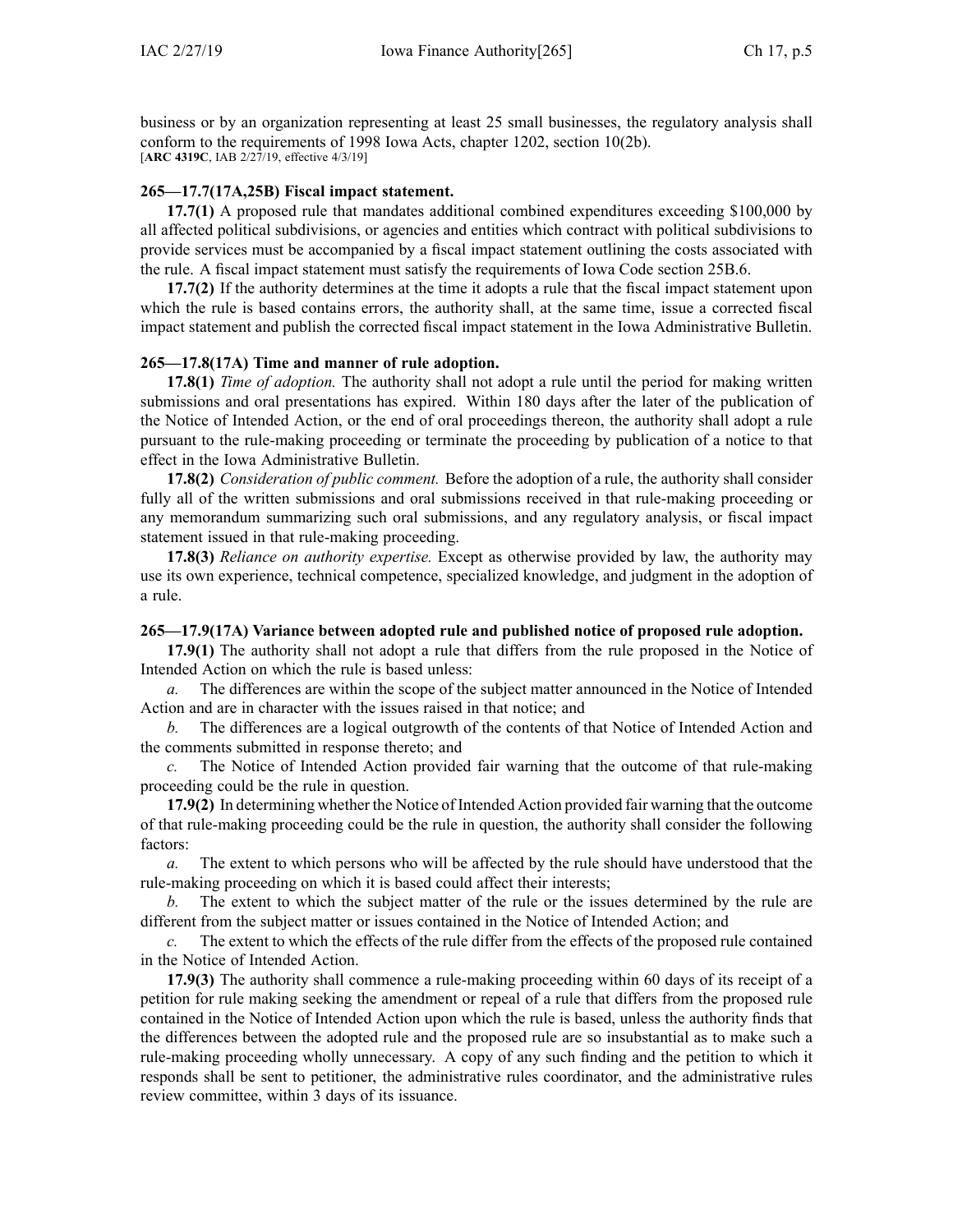**17.9(4)** Concurrent rule-making proceedings. Nothing in this rule disturbs the discretion of the authority to initiate, concurrently, several different rule-making proceedings on the same subject with several different published Notices of Intended Action.

## **265—17.10(17A) Exemptions from public rule-making procedures.**

**17.10(1)** *Omission of notice and comment.* To the extent the authority for good cause finds that public notice and participation are unnecessary, impracticable, or contrary to the public interest in the process of adopting <sup>a</sup> particular rule, the authority may adopt that rule without publishing advance Notice of Intended Action in the Iowa Administrative Bulletin and without providing for written or oral public submissions prior to its adoption. The authority shall incorporate the required finding and <sup>a</sup> brief statement of its supporting reasons in each rule adopted in reliance upon this subrule.

**17.10(2)** *Categories exempt.* The following narrowly tailored categories of rules are exempted from the usual public notice and participation requirements because those requirements are unnecessary, impracticable, or contrary to the public interest with respec<sup>t</sup> to each and every member of the defined class:

- *a.* Emergency housing assistance in the event of <sup>a</sup> disaster.
- *b.* Conduit financing to aid victims of <sup>a</sup> disaster.

**17.10(3)** *Public proceedings on rules adopted without them.* The authority may, at any time, commence <sup>a</sup> standard rule-making proceeding for the adoption of <sup>a</sup> rule that is identical or similar to <sup>a</sup> rule it adopts in reliance upon subrule [17.10\(1\)](https://www.legis.iowa.gov/docs/iac/rule/265.17.10.pdf). Upon written petition by <sup>a</sup> governmental subdivision, the administrative rules review committee, the administrative rules coordinator, an association having not less than 25 members, or at least 25 persons, the authority shall commence <sup>a</sup> standard rule-making proceeding for any rule specified in the petition that was adopted in reliance upon [subrule](https://www.legis.iowa.gov/docs/iac/rule/265.17.10.pdf) [17.10\(1\)](https://www.legis.iowa.gov/docs/iac/rule/265.17.10.pdf). Such <sup>a</sup> petition must be filed within one year of the publication of the specified rule in the Iowa Administrative Bulletin as an adopted rule. The rule-making proceeding on that rule must be commenced within 60 days of the receipt of such <sup>a</sup> petition. After <sup>a</sup> standard rule-making proceeding commenced pursuan<sup>t</sup> to this subrule, the authority may either readopt the rule it adopted without benefit of all usual procedures on the basis of subrule [17.10\(1\)](https://www.legis.iowa.gov/docs/iac/rule/265.17.10.pdf), or may take any other lawful action, including the amendment or repeal of the rule in question, with whatever further proceedings are appropriate.

# **265—17.11(17A) Concise statement of reasons.**

**17.11(1)** *General.* When requested by <sup>a</sup> person, either prior to the adoption of <sup>a</sup> rule or within 30 days after its publication in the Iowa Administrative Bulletin as an adopted rule, the authority shall issue <sup>a</sup> concise statement of reasons for the rule. Requests for such <sup>a</sup> statement must be in writing and be delivered to the executive director of the Iowa finance authority at the address set forth in rule 265—1.3(16). The reques<sup>t</sup> should indicate whether the statement is sought for all or only <sup>a</sup> specified par<sup>t</sup> of the rule. Requests will be considered made on the date received.

**17.11(2)** *Contents.* The concise statement of reasons shall contain:

*a.* The reasons for adopting the rule;

*b.* An indication of any change between the text of the proposed rule contained in the published Notice of Intended Action and the text of the rule as finally adopted, with the reasons for any such change;

The principal reasons urged in the rule-making proceeding for and against the rule, and the authority's reasons for overruling the arguments made against the rule.

**17.11(3)** *Time of issuance.* After <sup>a</sup> proper request, the authority shall issue <sup>a</sup> concise statement of reasons by the later of the time the rule is adopted or 35 days after receipt of the request. [**ARC [4319C](https://www.legis.iowa.gov/docs/aco/arc/4319C.pdf)**, IAB 2/27/19, effective 4/3/19]

# **265—17.12(17A) Contents, style, and form of rule.**

**17.12(1)** *Contents.* Each rule adopted by the authority shall contain the text of the rule and, in addition:

*a.* The date the authority adopted the rule;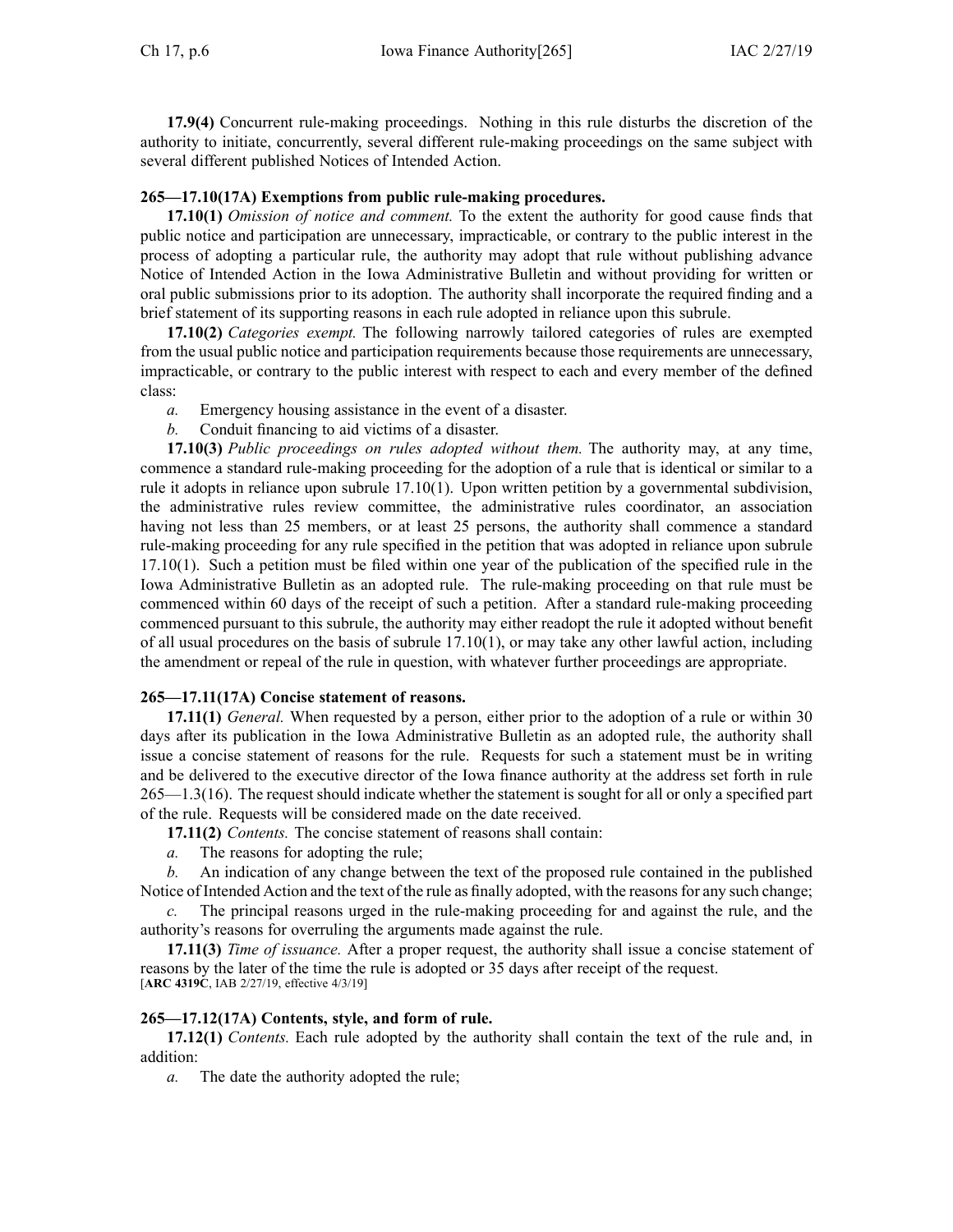*b.* A brief explanation of the principal reasons for the rule-making action if such reasons are required by 1998 Iowa Acts, chapter 1202, section 8, or if the authority in its discretion decides to include such reasons;

*c.* A reference to all rules repealed, amended, or suspended by the rule;

*d.* A reference to the specific statutory or other authority authorizing adoption of the rule;

*e.* Any findings required by any provision of law as <sup>a</sup> prerequisite to adoption or effectiveness of the rule;

*f.* A brief explanation of the principal reasons for the failure to provide for waivers to the rule if no waiver provision is included and <sup>a</sup> brief explanation of any waiver or special exceptions provided in the rule if such reasons are required by 1998 Iowa Acts, chapter 1202, section 8, or the authority in its discretion decides to include such reasons; and

*g.* The effective date of the rule.

**17.12(2)** *Incorporation by reference.* The authority may incorporate by reference in <sup>a</sup> proposed or adopted rule, and without causing publication of the incorporated matter in full, all or any par<sup>t</sup> of <sup>a</sup> code, standard, rule, or other matter if the authority finds that the incorporation of its text in the authority proposed or adopted rule would be unduly cumbersome, expensive, or otherwise inexpedient. The reference in the authority proposed or adopted rule shall fully and precisely identify the incorporated matter by location, title, citation, date, and edition, if any; shall briefly indicate the precise subject and the general contents of the incorporated matter; and shall state that the proposed or adopted rule does not include any later amendments or editions of the incorporated matter. The authority may incorporate such matter by reference in <sup>a</sup> proposed or adopted rule only if the authority makes copies of it readily available to the public. The rule shall state how and where copies of the incorporated matter may be obtained at cost from this authority, and how and where copies may be obtained from the agency of the United States, this state, another state, or the organization, association, or persons, originally issuing that matter. The authority shall retain permanently <sup>a</sup> copy of any materials incorporated by reference in <sup>a</sup> rule of the authority.

If the authority adopts standards by reference to another publication, it shall provide <sup>a</sup> copy of the publication containing the standards to the administrative rules coordinator for deposit in the state law library and may make the standards available electronically.

**17.12(3)** *References to materials not published in full.* When the administrative code editor decides to omit the full text of <sup>a</sup> proposed or adopted rule because publication of the full text would be unduly cumbersome, expensive, or otherwise inexpedient, the authority shall prepare and submit to the administrative code editor for inclusion in the Iowa Administrative Bulletin and Iowa Administrative Code <sup>a</sup> summary statement describing the specific subject matter of the omitted material. This summary statement shall include the title and <sup>a</sup> brief description sufficient to inform the public of the specific nature and subject matter of the proposed or adopted rules, and of significant issues involved in these rules. The summary statement shall also describe how <sup>a</sup> copy of the full text of the proposed or adopted rule, including any unpublished matter and any matter incorporated by reference, may be obtained from the authority. The authority will provide <sup>a</sup> copy of that full text at actual cost upon reques<sup>t</sup> and shall make copies of the full text available for review at the state law library and may make the standards available electronically.

At the reques<sup>t</sup> of the administrative code editor, the authority shall provide <sup>a</sup> proposed statement explaining why publication of the full text would be unduly cumbersome, expensive, or otherwise inexpedient.

**17.12(4)** *Style and form.* In preparing its rules, the authority shall follow the uniform numbering system, form, and style prescribed by the administrative rules coordinator.

#### **265—17.13(17A) Authority rule-making record.**

**17.13(1)** *Requirement.* The authority shall maintain an official rule-making record for each rule it proposes by publication in the Iowa Administrative Bulletin of <sup>a</sup> Notice of Intended Action, or adopts. The rule-making record and materials incorporated by reference must be available for public inspection.

**17.13(2)** *Contents.* The authority rule-making record shall contain: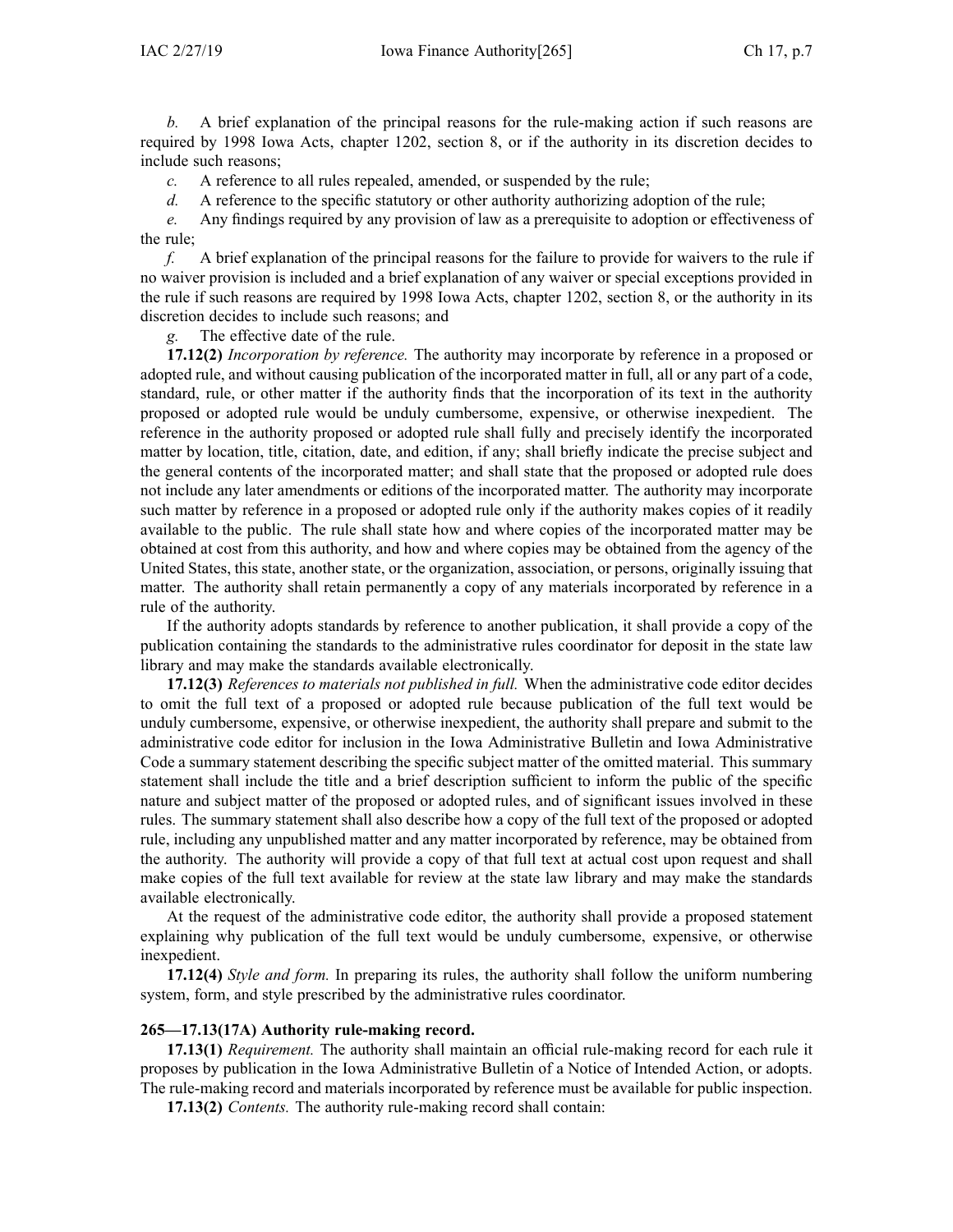*a.* Copies of all publications in the Iowa Administrative Bulletin with respec<sup>t</sup> to the rule or the proceeding upon which the rule is based and any file-stamped copies of authority submissions to the administrative rules coordinator concerning that rule or the proceeding upon which it is based;

*b.* Copies of any portions of the authority's public rule-making docket containing entries relating to the rule or the proceeding upon which the rule is based;

*c.* All written petitions, requests, and submissions received by the authority, and all other written materials of <sup>a</sup> factual nature as distinguished from opinion that are relevant to the merits of the rule and that were created or compiled by the authority and considered by the authority, in connection with the formulation, proposal, or adoption of the rule or the proceeding upon which the rule is based, excep<sup>t</sup> to the extent the authority is authorized by law to keep them confidential; provided, however, that when any such materials are deleted because they are authorized by law to be kept confidential, the authority shall identify in the record the particular materials deleted and state the reasons for that deletion;

*d.* Any official transcript of oral presentations made in the proceeding upon which the rule is based or, if not transcribed, the stenographic record or electronic recording of those presentations, and any memorandum prepared by <sup>a</sup> presiding officer summarizing the contents of those presentations;

*e.* A copy of any regulatory analysis or fiscal impact statement prepared for the proceeding upon which the rule is based;

*f.* A copy of the rule and any concise statement of reasons prepared for that rule;

*g.* All petitions for amendment or repeal or suspension of the rule;

*h.* A copy of any objection to the issuance of that rule without public notice and participation that was filed pursuant to Iowa Code section  $17A.4(2)$  by the administrative rules review committee, the governor, or the attorney general;

*i.* A copy of any objection to the rule filed by the administrative rules review committee, the governor, or the attorney general pursuan<sup>t</sup> to Iowa Code section [17A.4\(4\)](https://www.legis.iowa.gov/docs/ico/section/17A.4.pdf), and any authority response to that objection;

*j.* A copy of any significant written criticism of the rule, including <sup>a</sup> summary of any petitions for waiver of the rule; and

*k.* A copy of any executive order concerning the rule.

**17.13(3)** *Effect of record.* Except as otherwise required by <sup>a</sup> provision of law, the authority rule-making record required by this rule need not constitute the exclusive basis for authority action on that rule.

**17.13(4)** *Maintenance of record.* The authority shall maintain the rule-making record for <sup>a</sup> period of not less than five years from the later of the date the rule to which it pertains became effective, the date of the Notice of Intended Action, or the date of any written criticism as described in [17.13\(2\)](https://www.legis.iowa.gov/docs/iac/rule/265.17.13.pdf)*"g," "h," "i,"* or *"j."*

**265—17.14(17A) Filing of rules.** The authority shall file each rule it adopts in the office of the administrative rules coordinator. The filing must be executed as soon after adoption of the rule as is practicable. At the time of filing, each rule must have attached to it any fiscal impact statement and any concise statement of reasons that was issued with respec<sup>t</sup> to that rule. If <sup>a</sup> fiscal impact statement or statement of reasons for that rule was not issued until <sup>a</sup> time subsequent to the filing of that rule, the note or statement must be attached to the filed rule within five working days after the note or statement is issued. In filing <sup>a</sup> rule, the authority shall use the standard form prescribed by the administrative rules coordinator.

# **265—17.15(17A) Effectiveness of rules prior to publication.**

**17.15(1)** *Grounds.* The authority may make <sup>a</sup> rule effective after its filing at any stated time prior to 35 days after its indexing and publication in the Iowa Administrative Bulletin if it finds that <sup>a</sup> statute so provides, the rule confers <sup>a</sup> benefit or removes <sup>a</sup> restriction on some segmen<sup>t</sup> of the public, or that the effective date of the rule is necessary to avoid imminent peril to the public health, safety, or welfare. The authority shall incorporate the required finding and <sup>a</sup> brief statement of its supporting reasons in each rule adopted in reliance upon this subrule.